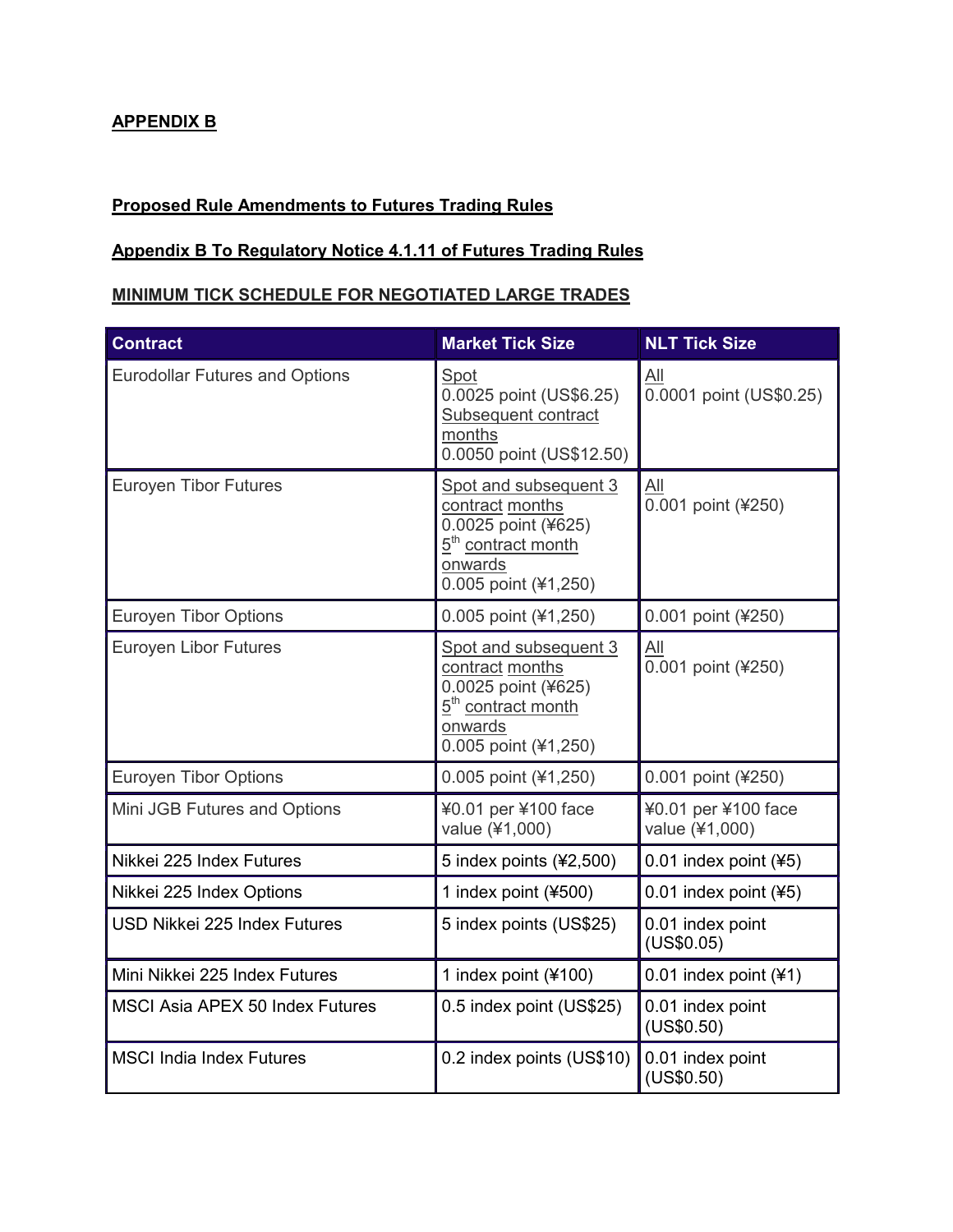| <b>Contract</b>                                                   | <b>Market Tick Size</b>          | <b>NLT Tick Size</b>           |
|-------------------------------------------------------------------|----------------------------------|--------------------------------|
| <b>MSCI Indonesia Index Futures</b>                               | 5 index points (US\$10)          | 0.01 index point<br>(US\$0.02) |
| <b>MSCI Malaysia Index Futures</b>                                | 0.25 index points<br>(USD\$5)    | 0.01 index point<br>(US\$0.20) |
| <b>MSCI Indonesia Index Futures</b>                               | 5 index points (US\$10)          | 0.01 index point<br>(US\$0.02) |
| <b>MSCI Philippines Index Futures</b>                             | 1 index points (US\$10)          | 0.01 index point<br>(US\$0.10) |
| <b>MSCI Taiwan Index Futures</b>                                  | 0.1 index point (US\$10)         | 0.01 index point<br>(US\$1.00) |
| <b>MSCI Taiwan Index Options</b>                                  | 0.01 index point<br>(US\$1.00)   | 0.01 index point<br>(US\$1.00) |
| <b>MSCI Thailand Index Futures</b>                                | 0.25 index point (US\$5)         | 0.01 index point<br>(US\$0.20) |
| MSCI Singapore Index Futures and<br>Options                       | $0.10.05$ index point<br>(S\$25) | 0.01 index point<br>(S\$21.00) |
| <b>Straits Times Index Futures</b>                                | 1 index point (S\$10)            | 0.01 index point<br>(S\$0.10)  |
| <b>SGX CNX Nifty Index Futures</b>                                | 0.5 index point (US\$1)          | 0.01 index point<br>(US\$0.02) |
| <b>SGX CNX Nifty Index Options</b>                                | 0.1 index point<br>(US\$0.20)    | 0.01 index point<br>(US\$0.02) |
| <b>SGX FTSE China A50 Index Futures</b>                           | 2.5 index points<br>(US\$2.50)   | 0.01 index point<br>(US\$0.01) |
| Nikkei Stock Average Dividend Point<br><b>Index Futures</b>       | 0.1 index point $(\yen 1,000)$   | 0.01 index point $(*100)$      |
| <b>SGX Robusta Coffee Futures</b>                                 | US\$ 1 per tonne                 | US\$ 1 per tonne               |
| SGX MB Iron Ore CFR China (58% FE<br><b>Fines) Index Futures</b>  | US\$0.01 per metric<br>tonne     | US\$0.01 per metric<br>tonne   |
| SGX TSI Iron Ore CFR China (58% FE<br>Fines) Index Futures        | US\$0.01 per metric<br>tonne     | US\$0.01 per metric<br>tonne   |
| SGX TSI Iron Ore CFR China (62% Fe<br><b>Fines) Index Futures</b> | US\$0.01 per metric<br>tonne     | US\$0.01 per metric<br>tonne   |
| <b>SGX Baltic Capesize Time Charter</b><br><b>Average Futures</b> | US\$1.00 per day                 | US\$1.00 per day               |
| <b>SGX Baltic Panamax Time Charter</b>                            | US\$1.00 per day                 | US\$1.00 per day               |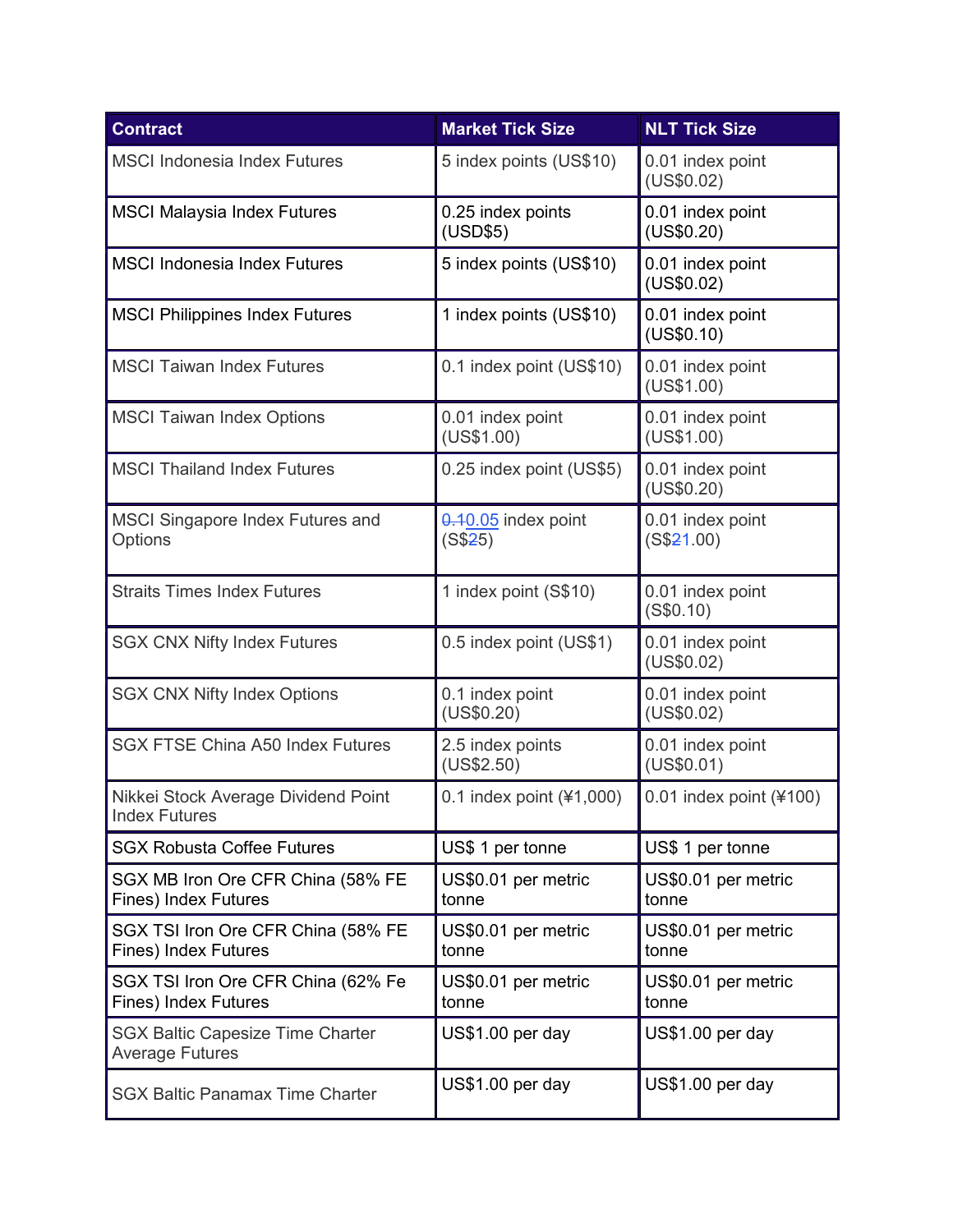| <b>Contract</b>                                                    | <b>Market Tick Size</b>      | <b>NLT Tick Size</b>         |
|--------------------------------------------------------------------|------------------------------|------------------------------|
| <b>Average Futures</b>                                             |                              |                              |
| <b>SGX Baltic Supramax Time Charter</b><br><b>Average Futures</b>  | US\$1.00 per day             | US\$1.00 per day             |
| <b>SGX Baltic Handysize Time Charter</b><br><b>Average Futures</b> | US\$1.00 per day             | US\$1.00 per day             |
| SGX Platts Singapore Fuel Oil 180cst                               | US\$0.01 per metric          | US\$0.01 per metric          |
| <b>Index Futures</b>                                               | tonne                        | tonne                        |
| SGX Platts Singapore Fuel Oil 380cst                               | US\$0.01 per metric          | US\$0.01 per metric          |
| <b>Index Futures</b>                                               | tonne                        | tonne                        |
| <b>SGX Singapore Visco Spread Futures</b>                          | US\$0.01 per metric<br>tonne | US\$0.01 per metric<br>tonne |
| <b>SGX Platts Kerosene FOB Singapore</b><br><b>Index Futures</b>   | US\$0.01 per barrel          | US\$0.01 per barrel          |
| SGX Platts Gasoil FOB Singapore Index<br><b>Futures</b>            | US\$0.01 per barrel          | US\$0.01 per barrel          |
| <b>SGX Singapore Regrade Spread Futures</b>                        | US\$0.01 per barrel          | US\$0.01 per barrel          |
| SGX Platts Naphtha CFR Japan Index                                 | US\$0.01 per metric          | US\$0.01 per metric          |
| <b>Futures</b>                                                     | tonne                        | tonne                        |
| <b>SGX PLATTS PX CFR China Index</b>                               | US\$0.01 per metric          | US\$0.01 per metric          |
| <b>Futures</b>                                                     | tonne                        | tonne                        |
| SGX ICIS LLDPE CFR China Index                                     | US\$0.01 per metric          | US\$0.01 per metric          |
| <b>Futures</b>                                                     | tonne                        | tonne                        |
| SGX ICIS LLDPE CFR S.E.Asia Index                                  | US\$0.01 per metric          | US\$0.01 per metric          |
| <b>Futures</b>                                                     | tonne                        | tonne                        |
| SGX ICIS PP Flat Yarn (Raffia) CFR                                 | US\$0.01 per metric          | US\$0.01 per metric          |
| <b>China Index Futures</b>                                         | tonne                        | tonne                        |
| SGX ICIS PP Flat Yarn (Raffia) CFR                                 | US\$0.01 per metric          | US\$0.01 per metric          |
| S.E.Asia Index Futures                                             | tonne                        | tonne                        |
| SGX API 8 CFR China Coal Index                                     | US\$0.01 per metric          | US\$0.01 per metric          |
| <b>Futures</b>                                                     | tonne                        | tonne                        |
| SGX IHS McCloskey Indonesian Sub-Bit                               | US\$0.01 per metric          | US\$0.01 per metric          |
| <b>FOB Index Futures</b>                                           | tonne                        | tonne                        |
| <b>SGX TSI CFR China Premium JM25</b>                              | US\$0.01 per metric          | US\$0.01 per metric          |
| <b>Coking Coal Futures</b>                                         | tonne                        | tonne                        |
| SGX TSI FOB Australia Premium Coking                               | US\$0.01 per metric          | US\$0.01 per metric          |
| <b>Coal Futures</b>                                                | tonne                        | tonne                        |
| SGX API 4 FOB Richards Bay Coal                                    | US\$0.01 per metric          | US\$0.01 per metric          |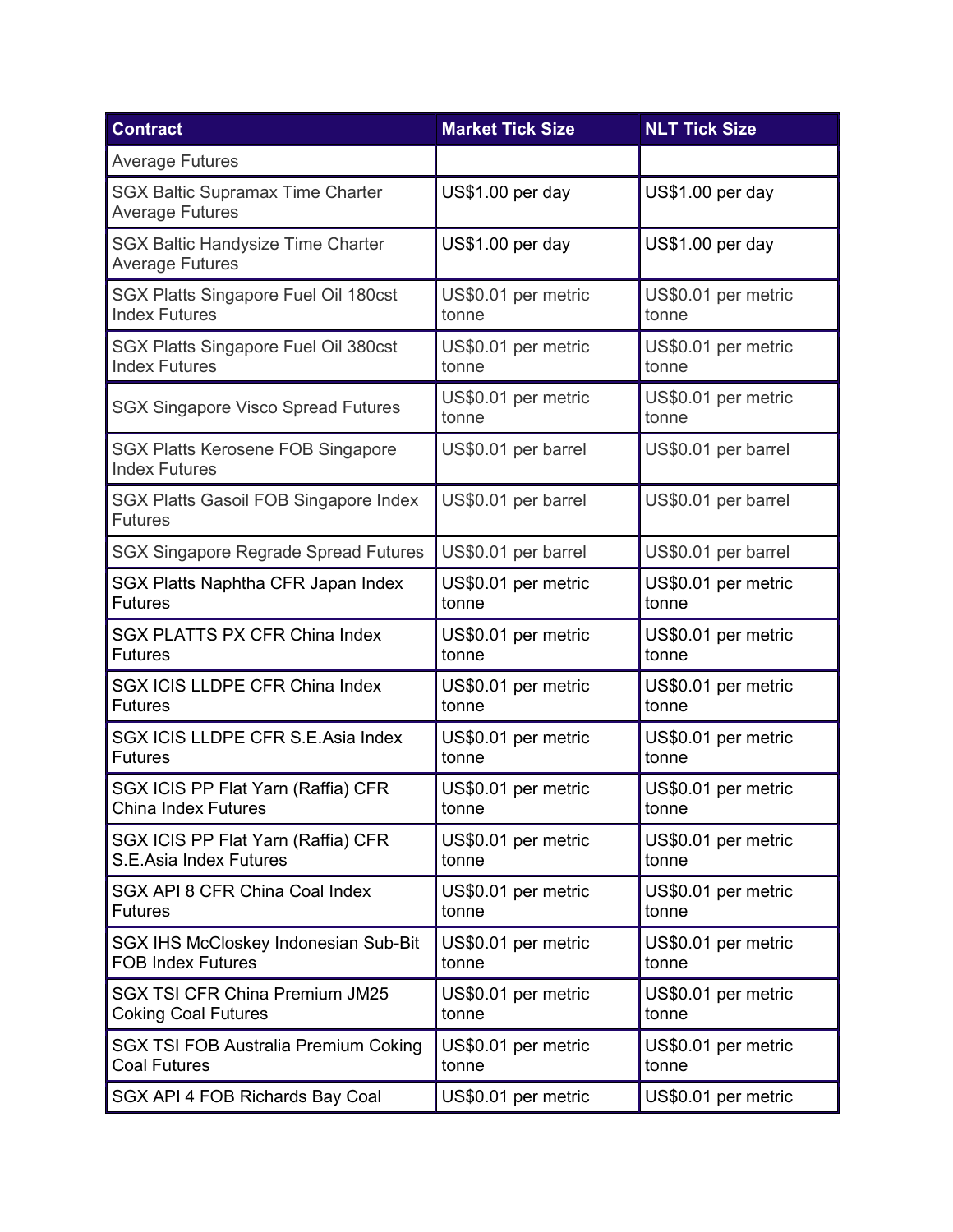| <b>Contract</b>                                                                          | <b>Market Tick Size</b>                       | <b>NLT Tick Size</b>                          |
|------------------------------------------------------------------------------------------|-----------------------------------------------|-----------------------------------------------|
| <b>Futures</b>                                                                           | tonne                                         | tonne                                         |
| <b>SGX API 5 FOB NewCastle Coal Futures</b>                                              | US\$0.01 per metric<br>tonne                  | US\$0.01 per metric<br>tonne                  |
| SGX Hot-Rolled Coil (HRC) Steel CFR<br><b>ASEAN Index Futures</b>                        | US\$0.01 per metric<br>tonne                  | US\$0.01 per metric<br>tonne                  |
| <b>SGX AUD/USD Futures</b>                                                               | US\$0.0001 (US\$2.50)                         | US\$0.0001 (US\$2.50)                         |
| <b>SGX AUD/JPY Futures</b>                                                               | ¥ 0.01 (¥ 250)                                | ¥ 0.01 (¥ 250)                                |
| <b>SGX INR/USD Futures</b>                                                               | 0.01 US cents per 100<br>rupees (US\$2)       | 0.001 US cents per 100<br>rupees (US\$0.20)   |
| <b>SGX USD/SGD Futures</b>                                                               | S\$0.0001 (S\$2.50)                           | S\$0.0001 (S\$2.50)                           |
| <b>SGX KRW/USD Futures</b>                                                               | US\$0.0001 per 1,000<br>Korean won (US\$2.50) | US\$0.0001 per 1,000<br>Korean won (US\$2.50) |
| <b>SGX KRW/JPY Futures</b>                                                               | ¥ 0.01 per 1,000 Korean<br>won (¥ 250)        | ¥ 0.01 per 1,000 Korean<br>won (¥ 250)        |
| SGX Options on TSI Iron Ore CFR China<br>(62% FE Fines) Index Futures Option<br>Contract | US\$0.01 per metric<br>tonne                  | US\$0.01 per metric<br>tonne                  |
| <b>SGX Options on Baltic Capesize Time</b><br><b>Charter Average Futures Contract</b>    | US\$0.01 per day                              | US\$0.01 per day                              |
| <b>SGX Options on Baltic Panamax Time</b><br><b>Charter Average Futures Contract</b>     | US\$0.01 per day                              | US\$0.01 per day                              |
| <b>SGX Options on Baltic Supramax Time</b><br><b>Charter Average Futures Contract</b>    | US\$0.01 per day                              | US\$0.01 per day                              |
| SGX Options on Baltic Handysize Time<br><b>Charter Average Futures Contract</b>          | US\$0.01 per day                              | US\$0.01 per day                              |
| <b>SGX USEP Quarterly Base Load</b><br><b>Electricity Futures</b>                        | S\$0.01 per MWh                               | S\$0.01 per MWh                               |
| <b>SGX USD/CNH Futures</b>                                                               | CNH 0.0001 (CNH 10)                           | CNH 0.0001 (CNH 10)                           |
| <b>SGX CNY/USD Futures</b>                                                               | US\$0.0001 per 10<br>Chinese yuan (US\$5.00)  | US\$0.0001 per 10<br>Chinese yuan (US\$5.00)  |
| <b>SGX THB/USD Futures</b>                                                               | US\$0.005 per 1,000 Thai<br>baht (US\$5.00)   | US\$0.005 per 1,000<br>Thai baht (US\$5.00)   |
| <b>SGX USD/JPY Futures (Standard)</b>                                                    | $40.005$ (¥ 500)                              | ¥ 0.005 (¥ 500)                               |
| SGX USD/JPY Futures (Titan)                                                              | ¥ 0.005 (¥ 2,500)                             | ¥ 0.005 (¥ 2,500)                             |